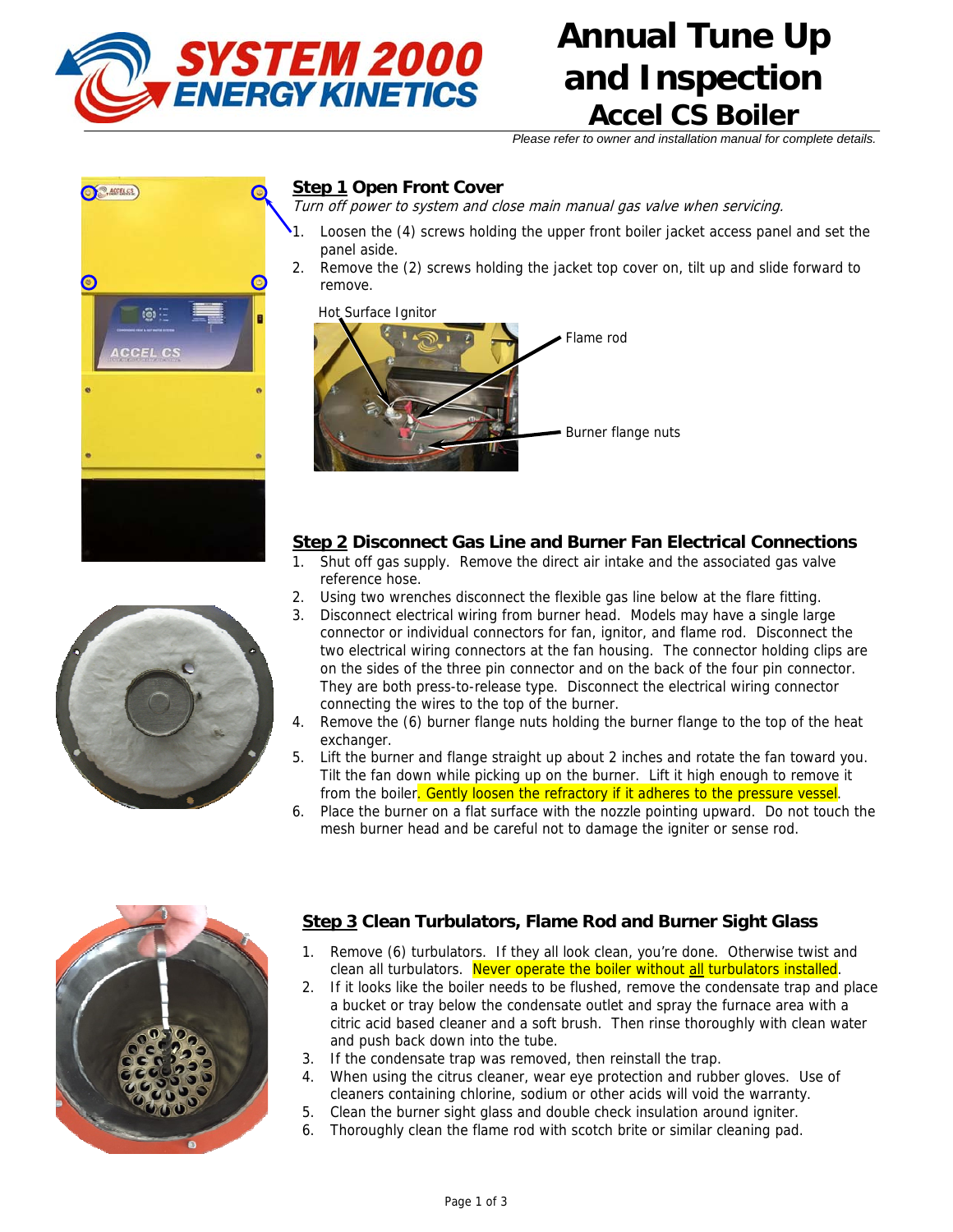

#### **Step 4 Reinstall Burner and Check Wiring**

- 1. Inspect burner flange gasket and replace if necessary.
- 2. Reverse the removal instructions to reinstall the burner.
- 3. Using a thin blade screwdriver verify all the screws attaching the electrical wiring on the connectors on the burner control, on the Condensing Manager, and inside the electrical junction box are tight.



#### **Step 5 Check Condensate Parts**

- 1. Remove boiler stand front cover. Clean the condensate trap. Verify that the sealing ball is present inside of the trap.
- 2. Check the condensate neutralizer pH and for an adequate amount of neutralizing chips, replace as needed.



# **Step 6 Backflush Plate Heat Exchanger**

- 1. Close valve (A) underneath the domestic hot water circulator.
- 2. Open drain valve above the circulator to backflush the heat exchanger.
- 3. If domestic water supply is "hard" (calcium or lime), consider installing Scale Stopper (Item no. 10-0650).
- 4. Set temperature feeding hot water tank (above heat exchanger) by adjusting ball valve (A) below the bronze circulator. Adjust the ball valve with the burner running and a continuous flow of hot water from a fixture. You should be able to briefly hold your hand on pipe (B).

#### **Step 7 Check Zone Valves**

Manually open and allow zone valves to close several times to see that they move freely.